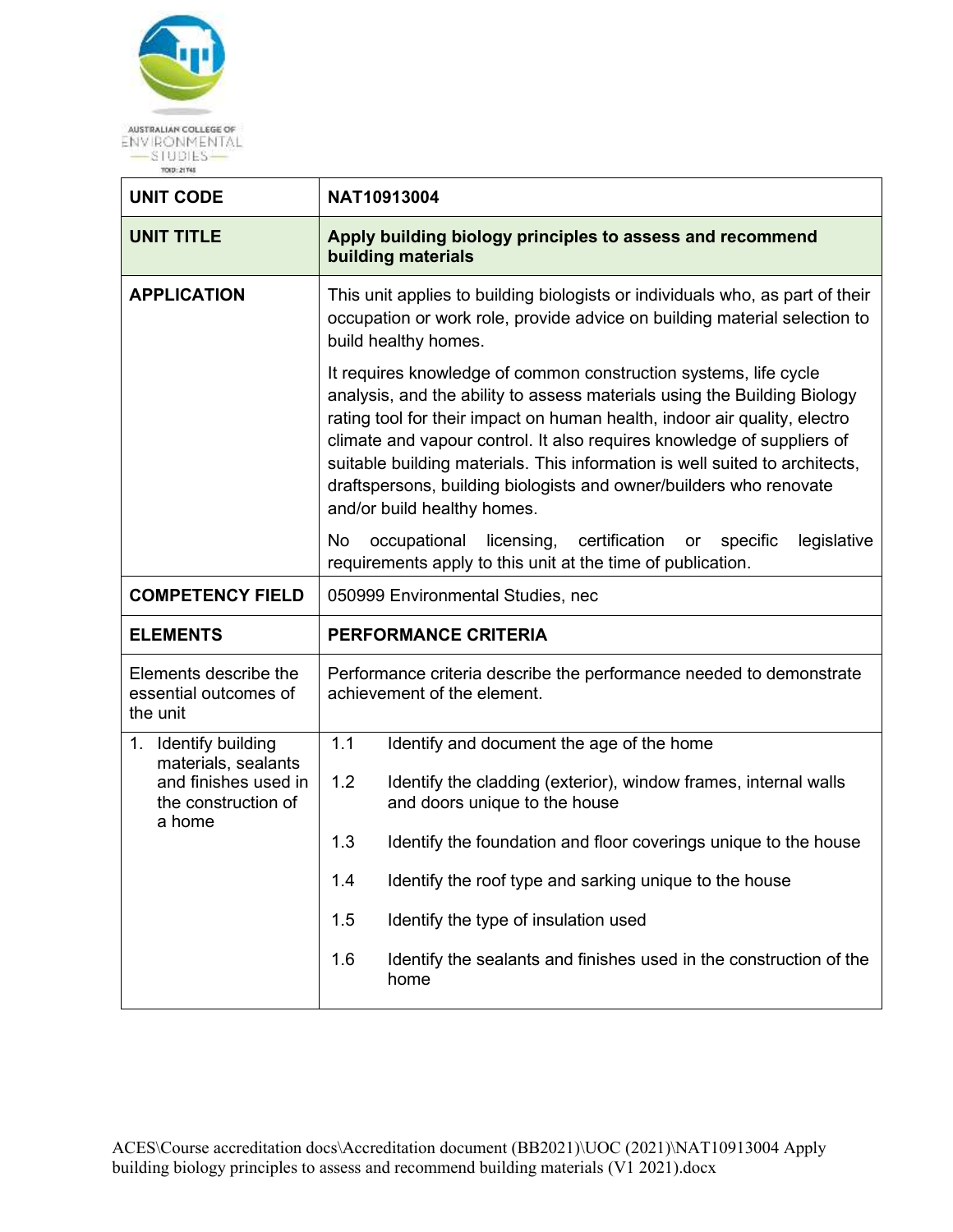

| 2. Assess building<br>materials using the  | 2.1 | Research the impact of building materials on indoor air quality                                                            |
|--------------------------------------------|-----|----------------------------------------------------------------------------------------------------------------------------|
| building biology<br>rating tool            | 2.2 | Identify building materials that influence the electroclimate of the<br>built environment                                  |
|                                            | 2.3 | Research the hygroscopic properties of building materials                                                                  |
|                                            | 2.4 | Research toxicants present in building materials                                                                           |
|                                            | 2.5 | Identify building materials that may be radioactive                                                                        |
|                                            | 2.6 | Research adverse health effects arising from exposure to<br>toxicants in building materials                                |
|                                            | 2.7 | Conduct a life cycle analysis of building materials                                                                        |
|                                            | 2.8 | Use the building biology rating tool to provide a score for each<br>building material used in the construction of the home |
| 3. Select building<br>materials that       | 3.1 | Use the building biology rating tool to identify suitable building<br>materials to construct the building envelope         |
| comply with building<br>biology principles | 3.2 | Use the building biology rating tool to identify suitable building<br>materials for the wet areas of the home              |
|                                            | 3.3 | Use the building biology rating tool to identify suitable building<br>materials for the living areas of the home           |
|                                            | 3.4 | Use the building biology rating tool to identify suitable building<br>materials for the bedrooms of the home               |
|                                            | 3.5 | Provide a list of suppliers of suitable building materials                                                                 |
|                                            | 3.6 | Document assessment findings and recommendations                                                                           |

|                                                                                                                                                                 | <b>FOUNDATION SKILLS</b> |                                                                                       |  |
|-----------------------------------------------------------------------------------------------------------------------------------------------------------------|--------------------------|---------------------------------------------------------------------------------------|--|
| Foundation skills essential to performance in this unit, but not explicit in the performance criteria<br>are listed here, along with a brief context statement. |                          |                                                                                       |  |
|                                                                                                                                                                 | <b>Skill</b>             | <b>Description</b>                                                                    |  |
|                                                                                                                                                                 | Reading skills to:       | Follow instructions and technical drawings presented in<br>material data information. |  |

ACES\Course accreditation docs\Accreditation document (BB2021)\UOC (2021)\NAT10913004 Apply building biology principles to assess and recommend building materials (V1 2021).docx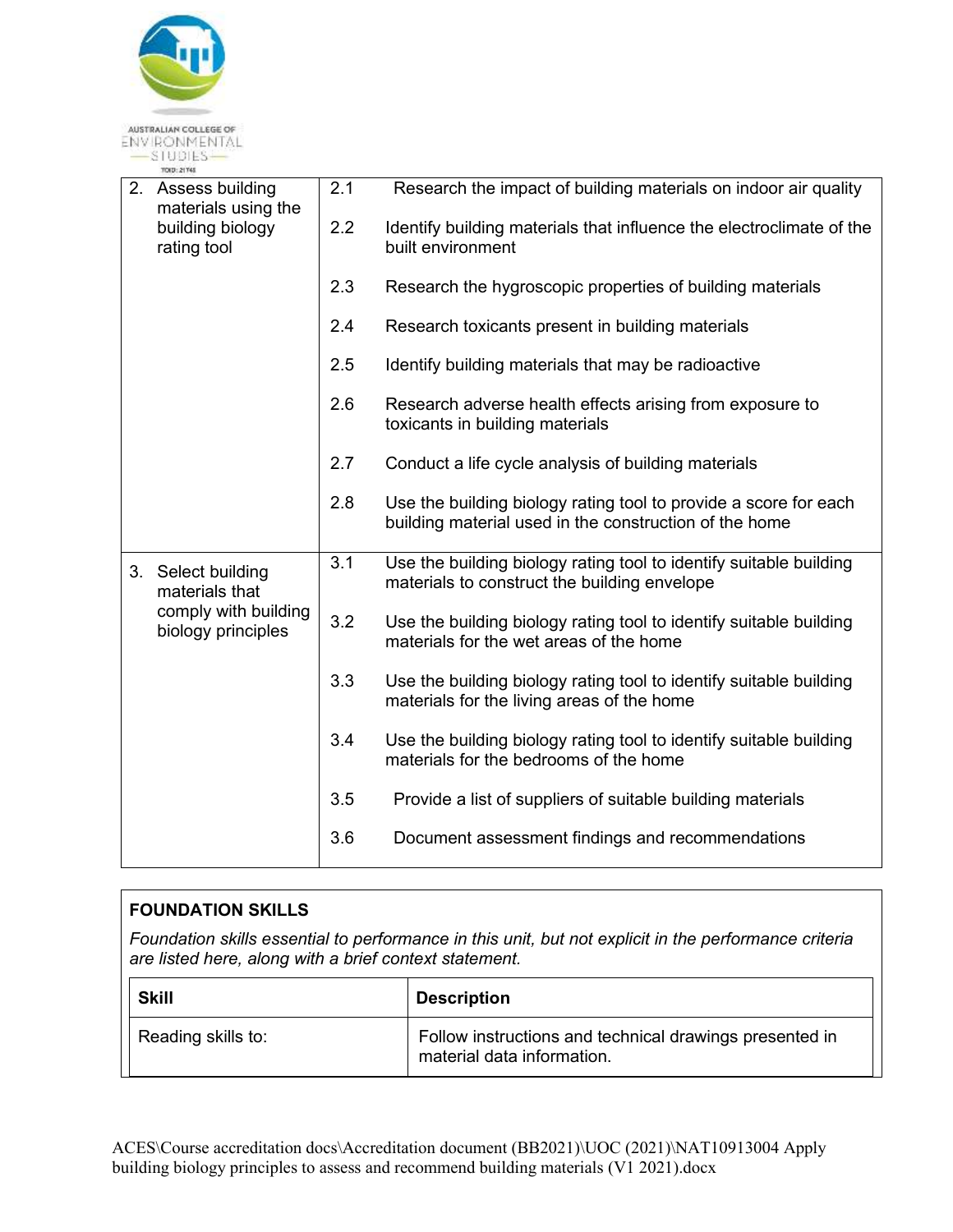

|  | TOID: 21 T45                                                                                                                                          |                                                                                                   |                                                                                                                            |                                                                                                                 |                 |  |
|--|-------------------------------------------------------------------------------------------------------------------------------------------------------|---------------------------------------------------------------------------------------------------|----------------------------------------------------------------------------------------------------------------------------|-----------------------------------------------------------------------------------------------------------------|-----------------|--|
|  |                                                                                                                                                       |                                                                                                   |                                                                                                                            | Read text which includes specialised vocabulary to gather<br>information and create questions to be answered.   |                 |  |
|  |                                                                                                                                                       |                                                                                                   |                                                                                                                            | Understand text which includes symbols and embedded<br>technical information in relation to building materials. |                 |  |
|  |                                                                                                                                                       |                                                                                                   |                                                                                                                            | Reference authoritative sources to support claims.                                                              |                 |  |
|  | Writing skills to:<br>Numeracy skills to:<br>Problem-solving skills to:<br>Initiative and enterprise skills to:<br>Planning and organising skills to: |                                                                                                   |                                                                                                                            | Produce, edit and proofread documents to ensure clarity of<br>meaning, accuracy and consistency of information  |                 |  |
|  |                                                                                                                                                       |                                                                                                   | Address the context, purpose and audience when<br>generating text                                                          |                                                                                                                 |                 |  |
|  |                                                                                                                                                       |                                                                                                   | Integrate information and ideas from a range of sources,<br>e.g. course materials, photographs, charts, maps               |                                                                                                                 |                 |  |
|  |                                                                                                                                                       |                                                                                                   | Relay/report researched information using clear and direct<br>language appropriate to the reader/audience                  |                                                                                                                 |                 |  |
|  |                                                                                                                                                       |                                                                                                   | Validate findings where appropriate                                                                                        |                                                                                                                 |                 |  |
|  |                                                                                                                                                       |                                                                                                   | Assess building materials using the Building Biology<br><b>Material Rating Tool</b>                                        |                                                                                                                 |                 |  |
|  |                                                                                                                                                       |                                                                                                   | Identify suitable substitute materials and provide reasons<br>for selection                                                |                                                                                                                 |                 |  |
|  |                                                                                                                                                       |                                                                                                   | Source additional information, including alternative<br>suppliers of materials which satisfy Building Biology<br>criteria. |                                                                                                                 |                 |  |
|  |                                                                                                                                                       |                                                                                                   | Develop a plan for researching building materials and<br>suppliers                                                         |                                                                                                                 |                 |  |
|  | Technology skills to:                                                                                                                                 |                                                                                                   | research.                                                                                                                  | Use computer and internet technology to conduct                                                                 |                 |  |
|  |                                                                                                                                                       |                                                                                                   |                                                                                                                            |                                                                                                                 |                 |  |
|  | <b>UNIT MAPPING</b>                                                                                                                                   |                                                                                                   |                                                                                                                            |                                                                                                                 |                 |  |
|  | <b>INFORMATION</b><br>Code and Title<br><b>Current Version</b>                                                                                        |                                                                                                   |                                                                                                                            | Code and Title<br><b>Previous Version</b>                                                                       | Comments        |  |
|  |                                                                                                                                                       | NAT10913004 Apply<br>building biology principles to<br>assess and recommend<br>building materials |                                                                                                                            | <b>BLDBIO604 Apply building</b><br>biology principles to assess<br>and recommend building<br>materials          | Equivalent unit |  |
|  |                                                                                                                                                       |                                                                                                   |                                                                                                                            |                                                                                                                 |                 |  |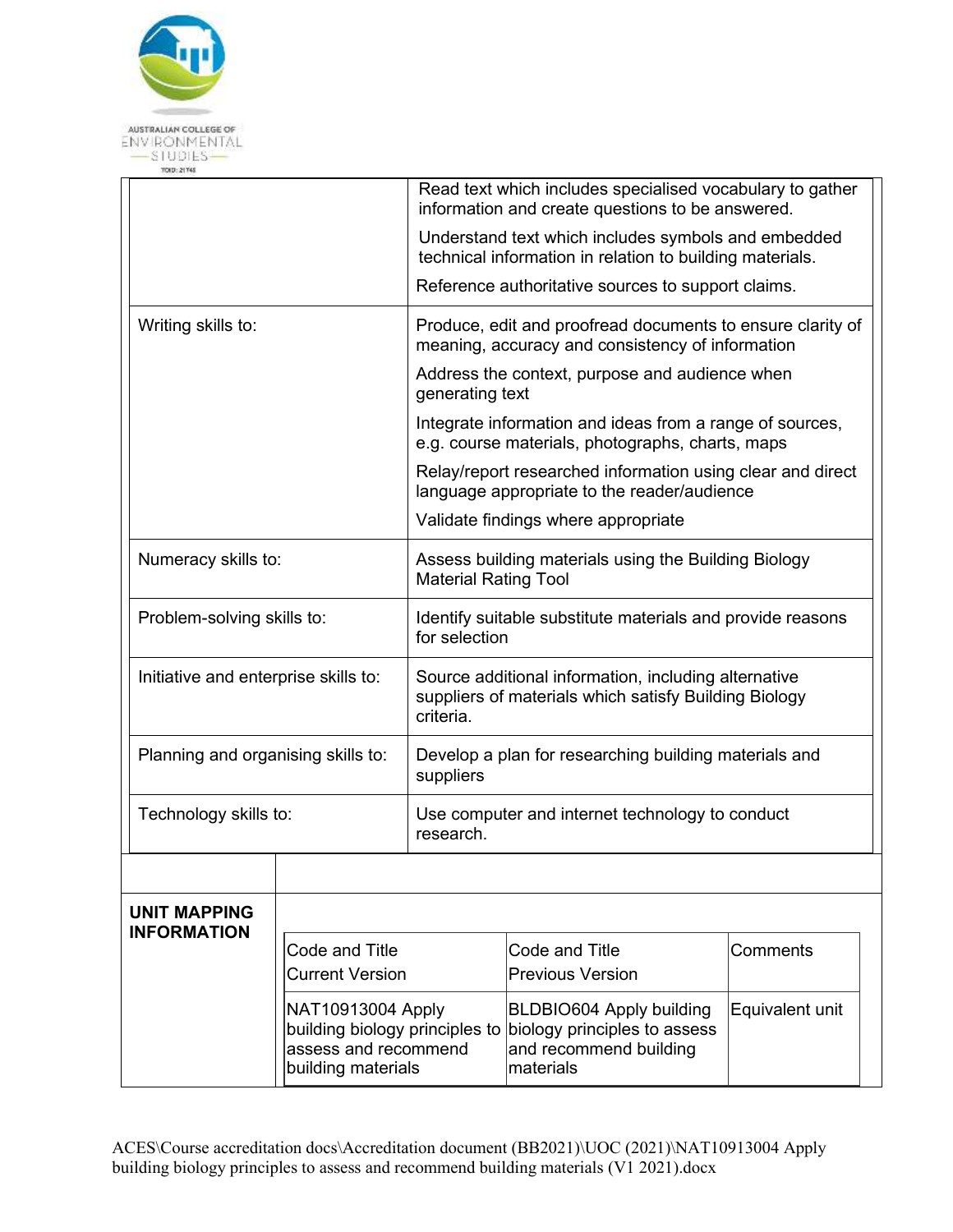

| <b>TITLE</b>                          | <b>Assessment Requirements for</b>                                                                                                                                                                                                                                                                                                 |  |  |
|---------------------------------------|------------------------------------------------------------------------------------------------------------------------------------------------------------------------------------------------------------------------------------------------------------------------------------------------------------------------------------|--|--|
|                                       | NAT10913004 Apply building biology principles to assess and<br>recommend building materials                                                                                                                                                                                                                                        |  |  |
| <b>PERFORMANCE</b><br><b>EVIDENCE</b> | The learner must show evidence of the ability to complete tasks outlined in<br>the elements and performance criteria of this unit and manage tasks and<br>contingencies in the context of the role of a Building Biology Consultant.<br>There must be demonstrated evidence that the learner has completed the<br>following tasks: |  |  |
|                                       | Documented the age and architectural style of the home (if known)<br>$\bullet$                                                                                                                                                                                                                                                     |  |  |
|                                       | Identified the building materials, sealants and finishes used in the<br>$\bullet$<br>construction of the home                                                                                                                                                                                                                      |  |  |
|                                       | Researched the impact of building materials on indoor air quality<br>$\bullet$                                                                                                                                                                                                                                                     |  |  |
|                                       | Identified building materials that influence the electroclimate of the home<br>$\bullet$                                                                                                                                                                                                                                           |  |  |
|                                       | Researched the hygroscopic properties of building materials<br>$\bullet$                                                                                                                                                                                                                                                           |  |  |
|                                       | Researched toxicants present in building materials that impact human<br>$\bullet$<br>health                                                                                                                                                                                                                                        |  |  |
|                                       | Evaluated the life cycle analysis of a building material<br>$\bullet$                                                                                                                                                                                                                                                              |  |  |
|                                       | Used the Building Biology Rating Tool to analyse building materials<br>$\bullet$                                                                                                                                                                                                                                                   |  |  |
|                                       | Provided a list of suppliers of suitable building materials<br>$\bullet$                                                                                                                                                                                                                                                           |  |  |
|                                       | Used computer software and documented findings and recommendations<br>$\bullet$                                                                                                                                                                                                                                                    |  |  |
| <b>KNOWLEDGE</b><br><b>EVIDENCE</b>   | The learner must be able to demonstrate essential knowledge required to<br>effectively do the task outlined in the elements and performance criteria of<br>this unit, and manage the task and contingencies in the context of the work<br>role. This includes knowledge of:                                                        |  |  |
|                                       | Common construction systems used in Australian homes                                                                                                                                                                                                                                                                               |  |  |

ACES\Course accreditation docs\Accreditation document (BB2021)\UOC (2021)\NAT10913004 Apply building biology principles to assess and recommend building materials (V1 2021).docx